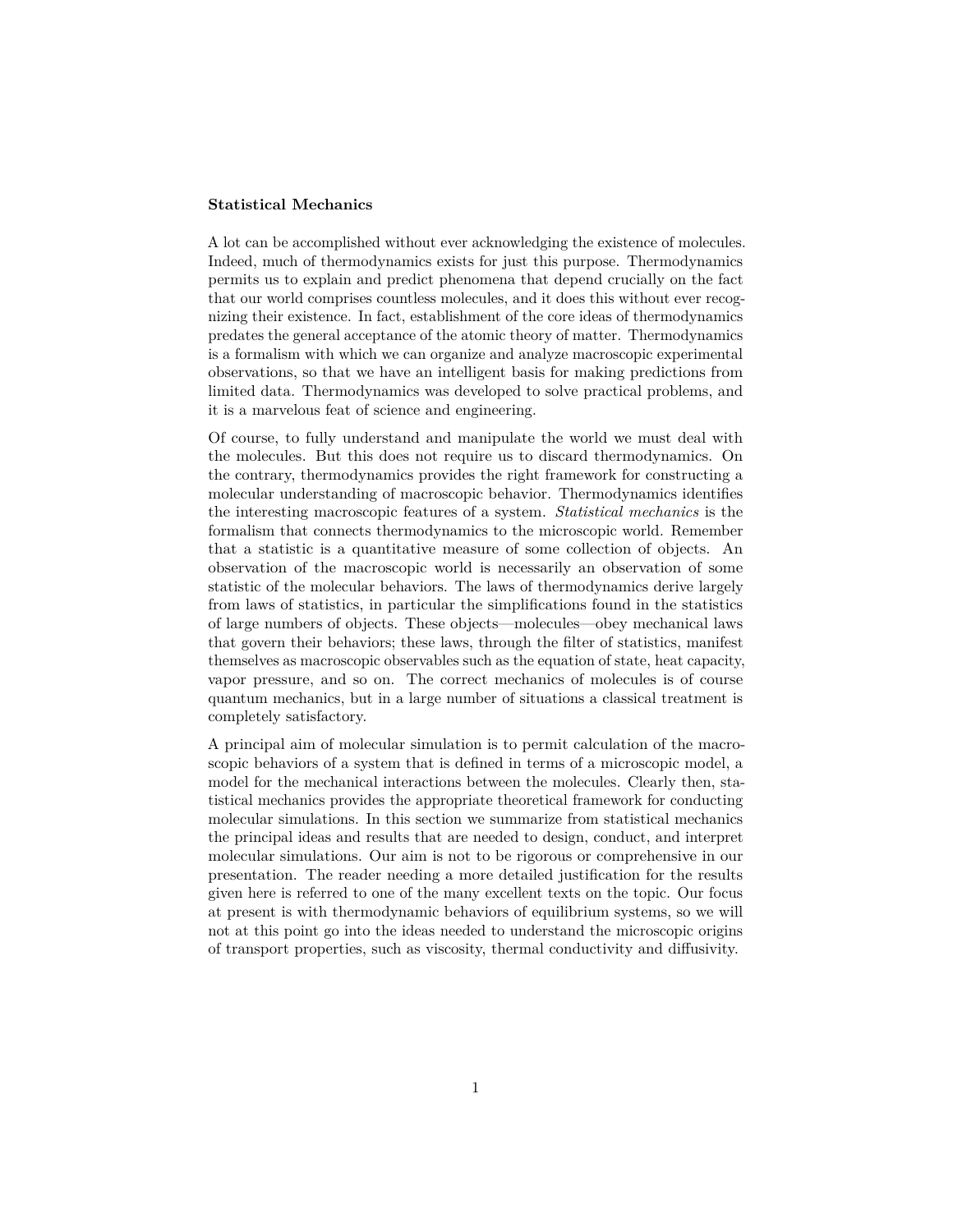#### **Ensembles**

A key concept in statistical mechanics is the *ensemble*. An ensemble is a collection of microstates of system of molecules, all having in common one or more extensive properties. Additionally, an ensemble defines a probability distribution  $\pi$  accords a weight to each element (microstate) of the ensemble. These statements require some elaboration. A *microstate* of a system of molecules is a complete specification of all positions and momenta of all molecules (*i.e.*, all atoms in all molecules, but for brevity we will leave this implied). This is to be distinguished from a thermodynamic state, which entails specification of very few features, *e.g.* just the temperature, density and total mass. An extensive quantity is used here in the same sense it is known in thermodynamics—it is a property that relates to the total amount of material in the system. Most frequently we encounter the total energy, the total volume, and/or the total number of molecules (of one or more species, if a mixture) as extensive properties. Thus an ensemble could be a collection of all the ways that a set of *N* molecules could be arranged (specifying the location and momentum of each) in a system of fixed volume. As an example, in Fig. [1](#page-1-0) we show a few elements of an ensemble of five molecules.



Figure 1: A few members of the *NVT* ensemble, for  $N = 5$ .

<span id="page-1-0"></span>If a particular extensive variable is not selected as one that all elements of the ensemble have in common, then all physically possible values of that variable are represented in the collection. For example, Fig. [2](#page-2-0) presents some of the elements of an ensemble in which only the total number of molecules is fixed. The elements are not constrained to have the same volume, so all possible volumes from zero to infinity are represented. Likewise in both Figs. [1](#page-1-0) and [2](#page-2-0) the energy is not selected as one of the common extensive variables. So we see among the displayed elements configurations in which molecules overlap. These high-energy states are included in the ensemble, even though we do not expect them to arise in the real system. The likelihood of observing a given element of an ensemble—its physical relevance—comes into play with the probability distribution  $\pi$  that forms part of the definition of the ensemble.

Any extensive property omitted from the specification of the ensemble is replaced by its conjugate intensive property. So, for example, if the energy is not specified to be common to all ensemble elements, then there is a temperature variable associated with the ensemble. These intensive properties enter into the weighting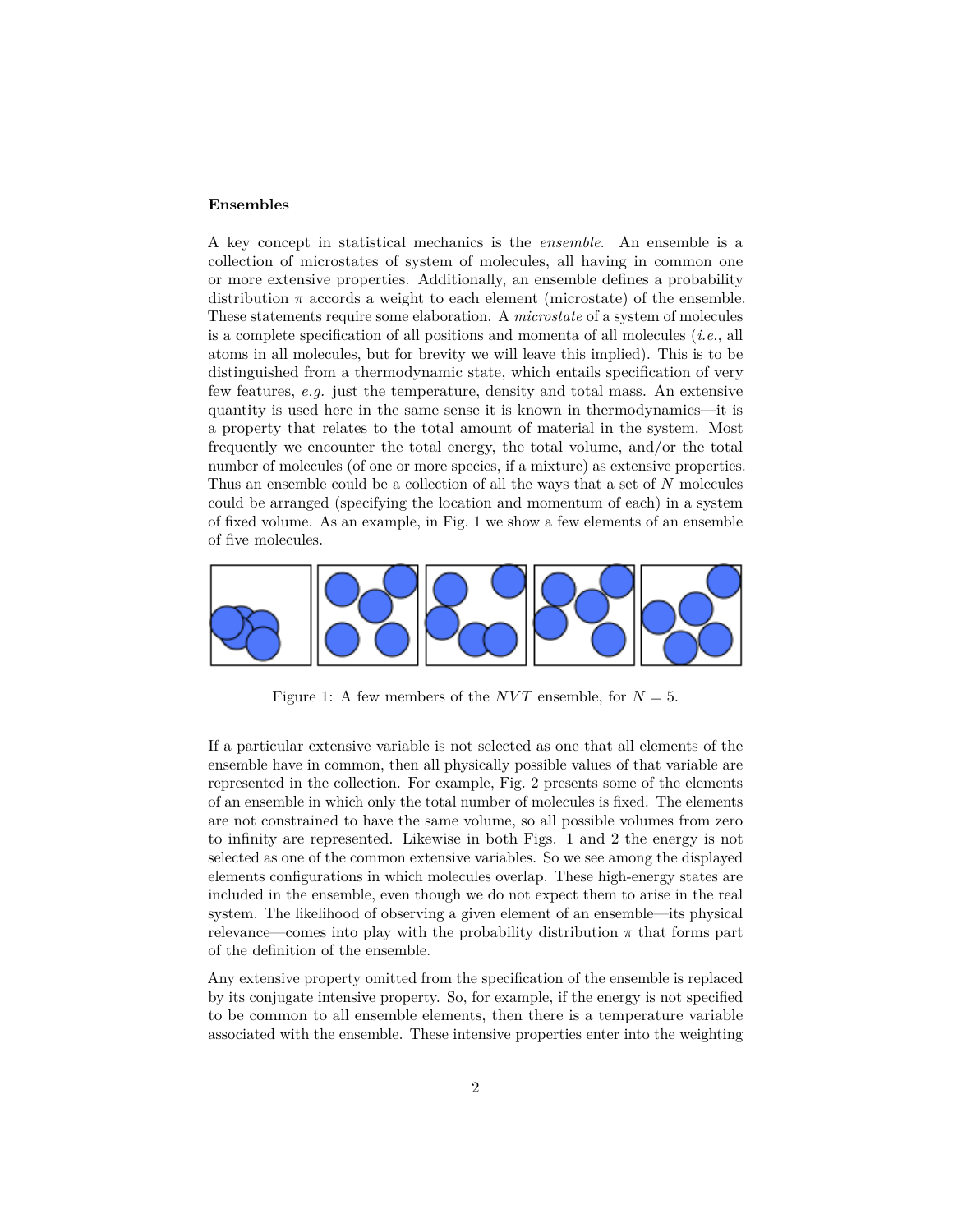

<span id="page-2-0"></span>Figure 2: A few members of the *NPT* ensemble, for  $N = 5$ .

distribution  $\pi$  in a way that will be discussed shortly. It is common to refer to an ensemble by the set of independent variables that make up its definition. Thus the  $TVN$  ensemble collects all microstates of the same volume and molecular number, and has temperature as the third independent variable. The more important ensembles have specific names given to them. These are:

- Microcanonical ensemble (*EVN*)
- Canonical ensemble (*TVN*)
- Isothermal-isobaric ensemble (*TPN*)
- Grand-canonical ensemble  $(TV\mu)$

These are summarized in Fig. [3,](#page-2-1) with a schematic of the elements presented for each ensemble.

| Name                         | All states of:                       | Probability distribution                                   | Schematic       |
|------------------------------|--------------------------------------|------------------------------------------------------------|-----------------|
| Microcanonical<br>(EVN)      | given EVN                            | $\pi_i = \frac{1}{\Omega}$                                 |                 |
| Canonical<br>(TVN)           | all energies                         | $\pi(E_i) = \frac{1}{O} e^{-\beta E_i}$                    | <u>Pollo 11</u> |
| Isothermal-isobaric<br>(TPN) | all energies and<br>volumes          | $\pi(E_i, V_i) = \frac{1}{\Lambda} e^{-\beta(E_i + PV_i)}$ | 88 88 မျာ       |
| Grand-canonical<br>$(TV\mu)$ | all energies and<br>molecule numbers | $\pi(E_i, N_i) = \frac{1}{\Xi} e^{-\beta(E_i + \mu N_i)}$  |                 |

<span id="page-2-1"></span>Figure 3: Commonly used ensembles.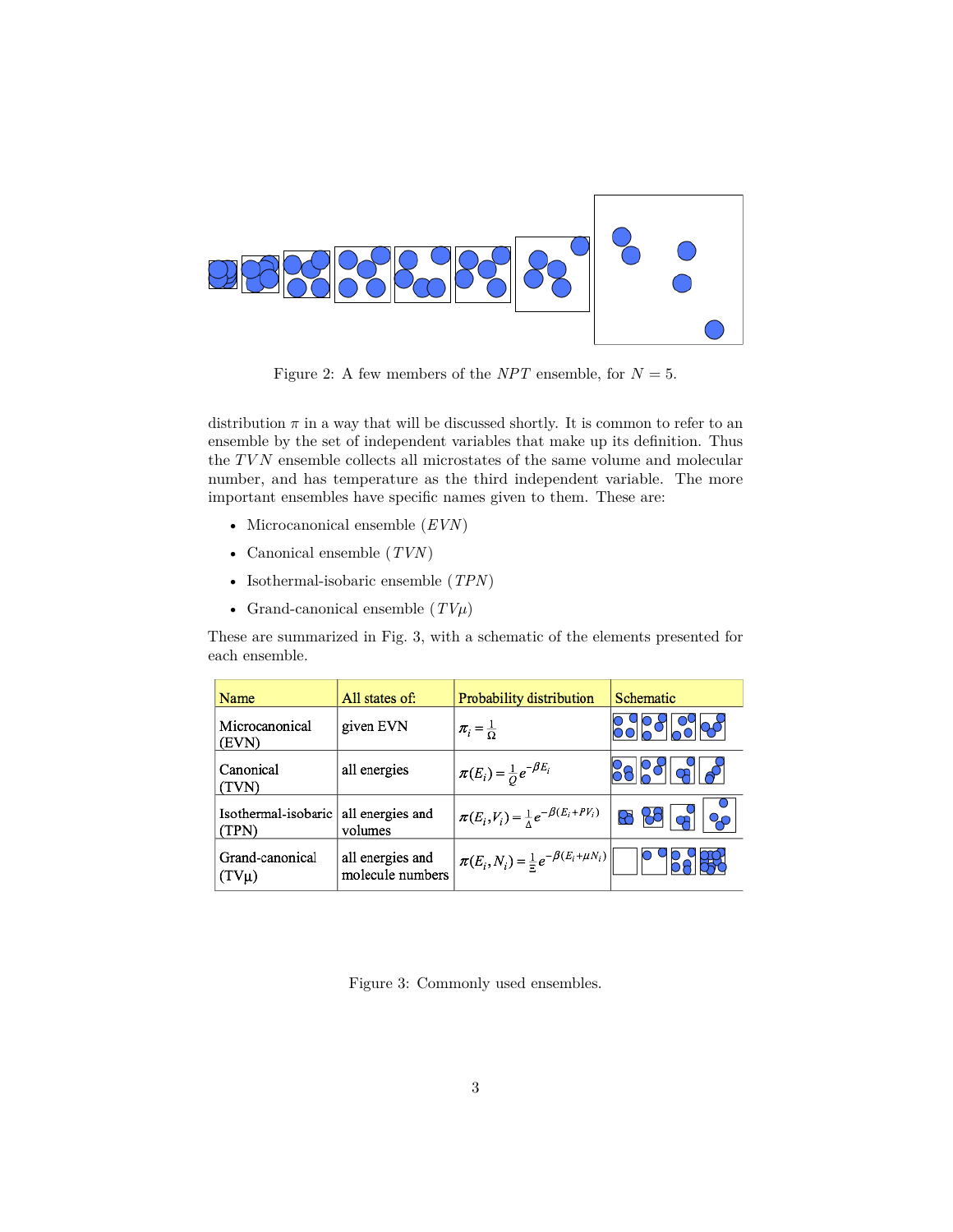# **Postulates**

Statistical mechanics rests on two postulates:

- 1. *Postulate of equal* a priori *probabilities*. This postulate applies to the microcanonical (*EVN*) ensemble. Simply put, it asserts that the weighting function  $\pi$  is a constant in the microcanonical ensemble. All microstates of equal energy are accorded the same weight.
- 2. *Postulate of ergodicity*. This postulate states that the time-averaged properties of a thermodynamic system—the properties manifested by the collection of molecules as they proceed through their natural dynamics—are equal to the properties obtained by weighted averaging over all microstates in the ensemble.

The postulates are arguably the least arbitrary statements that one might make to begin the development of statistical mechanics. They are non-trivial but almost self-evident, and it is important that they be stated explicitly. They pertain to the behavior of an isolated system, so they eliminate all the complications introduced by interactions with the surroundings of the system. The first postulate says that in an isolated system there are no special microstates; each microstate is no more or less important than any other.

Note that conservation of energy requires that the dynamical evolution of a system proceeds through the elements of the microcanonical ensemble. Measurements of equilibrium thermodynamic properties can be taken during this process, and these measurements relate to some statistic  $(e, q, \rho)$ , an average) for the collective system (later in this section we consider what types of ensemble statistics correspond to various thermodynamic observables). Of course, as long as we are not talking about dynamical properties, these measurements (statistics) do not depend on the order in which the elements of the ensemble are sampled. This point cannot be disputed. What is in question, however, is whether the dynamical behavior of the system will truly sample all (or a fully representative subset of all) elements of the microcanonical ensemble. In fact, this is not the outcome in many experimental situations. The collective dynamics may be too sluggish to visit all members of the ensemble within a reasonable time. In these cases we fault the dynamics. Instead of changing our definition of equilibrium to match each particular experimental situation, we maintain that equilibrium behavior is by definition that which samples a fully representative set of the elements of the governing ensemble. From this perspective the ergodic postulate becomes more of a definition than an axiom.

# **Other ensembles**

A statistical mechanics of isolated systems is not convenient. We need to treat systems in equilibrium with thermal, mechanical, and chemical reservoirs. Much of the formalism of statistical mechanics is devised to permit easy application of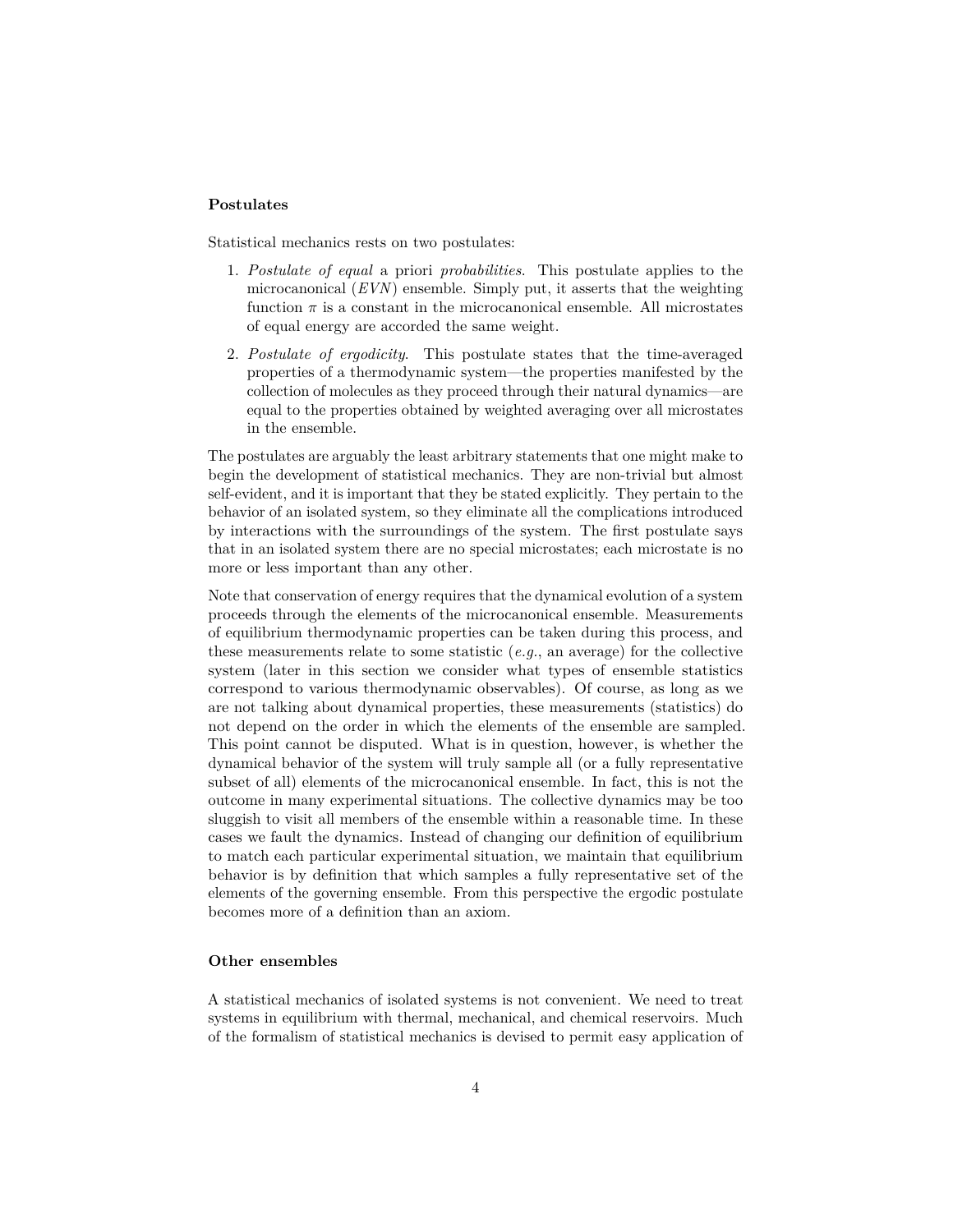the postulates to non-isolated systems. This parallels the development of the formalism of thermodynamics, which begins by defining the entropy as a quantity that is maximized for an isolated system at equilibrium. Thermodynamics then goes on to define the other thermodynamic potentials, such as the Helmholtz and Gibbs free energies, which are found to obey similar extremum principles for systems at constant temperature and/or pressure.

The ensemble concept is central to the corresponding statistical mechanics development. For example, a closed system at fixed volume, but in thermal contact with a heat reservoir, samples a collection of microstates that make up the canonical ensemble. The approach to treating these systems is again based on the ensemble average. The thermodynamic properties of an isothermal system can be computed as appropriate statistics applied to the elements of the canonical ensemble, without regard to the microscopic dynamics. Importantly, the weighting applied to this ensemble is not as simple as that postulated for the microcanonical ensemble; but through an appropriate construction it can be derived from the principle of equal *a priori* probabilities. We will not present this derivation here, except to mention that the only additional assumption it invokes involves the statistics of large samples. Details may be found in standard texts in statistical mechanics.

The weighting distributions for the four major ensembles are included in the table of Fig. [3.](#page-2-1) Let us examine the canonical-ensemble form:

$$
\pi(E_i; T, V, N) = \frac{1}{Q(T, V, N)} e^{-\beta E_i}.
$$

The symbol  $\beta$  here (and universally in the statistical mechanics literature) represents  $1/k_BT$ , where  $k_B$  is Boltzmann's constant; in this manner the temperature influences the properties of the ensemble. The term is known as the *Boltzmann* factor of the energy  $E_i$ . Note that the weighting accorded to a microstate depends only on its energy; states of equal energy have the same weight. The normalization constant *Q* is very important, and will be discussed in more detail below. Note also that the quantity  $E/T$ , which appears in the exponent, in thermodynamics is the term subtracted from the entropy to form the constanttemperature Legendre transform, commonly known as the Helmholtz free energy (divided by *T*). This weighting distribution makes sense physically. Given that we must admit all microstates, regardless of their energy, we now see that the unphysical microstates are excluded not by fiat but by their weighting. Microstates with overlapping molecules are of extremely high energy. The Boltzmann factor is practically zero in such instances, and thus the weighting is negligible. As the temperature increases, higher-energy microstates have a proportionately larger influence on the ensemble averages.

Turning now to the *NPT*-ensemble weighting function, we begin to uncover a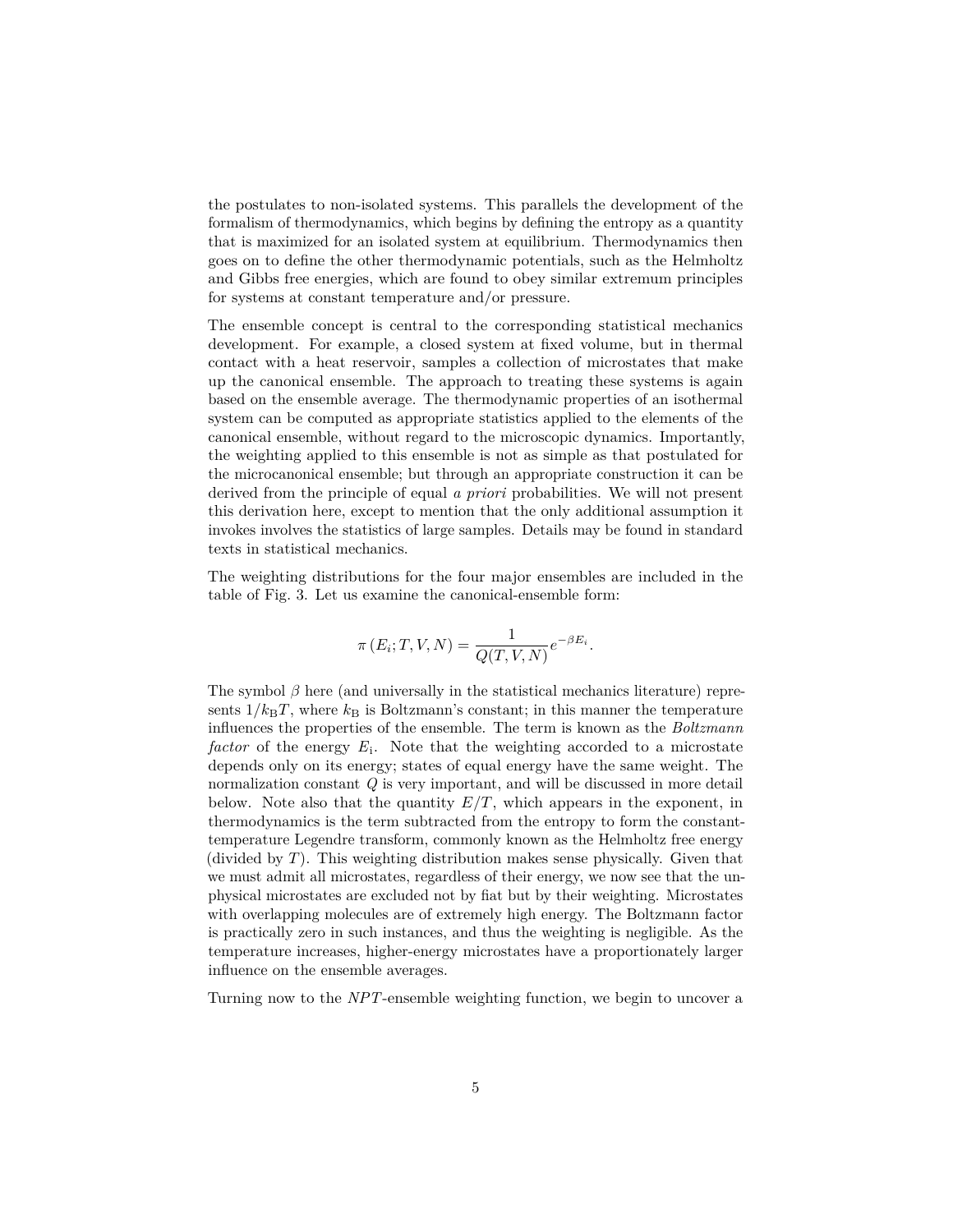pattern:

$$
\pi(E_i, V_i; T, P, N) = \frac{1}{\Delta(T, P, N)} e^{-\beta E_i - \beta P V_i}
$$

The weight depends on the energy and the volume of the microstate (remember that this isothermal-isobaric ensemble includes microstates of all possible volumes). The pressure influences the properties through its effect on the weighting distribution. The term in the exponent is again that which is subtracted from the entropy to define the *NPT* Legendre transform, the Gibbs free energy. We now turn to the connection between the thermodynamic potential and the normalization constant of the distribution.

# **Partition functions and bridge equations**

The connection to thermodynamics is yet to be made, and without it we cannot relate our ensemble averages to thermodynamic observables. As alluded above, the connection comes between the thermodynamic potential and the normalization constants of the weighting functions. These factors have a fancy name: we know them as *partition functions*, but the German name is more descriptive: *Zustandssumme*, which means "sum over states". Because they normalize the weighting function, they represent a sum over all microstates of the ensemble, summing the Boltzmann factor for each element. The bridge equations relating these functions to their thermodynamic potentials are summarized in Fig. [4.](#page-5-0) We assert the results, again without proof. In what follows, we show several examples of their plausibility, in that they give very sensible prescriptions for the ensemble averages needed to evaluate some specific thermodynamic properties from molecular behaviors.

| Ensemble            | Thermodynamic Potential | <b>Partition Function</b> | <b>Bridge Equation</b>                                                                                 |
|---------------------|-------------------------|---------------------------|--------------------------------------------------------------------------------------------------------|
| Microcanonical      | Entropy, S              | $\Omega = \sum 1$         | $S/k = \ln \Omega(E, V, N)$                                                                            |
| Canonical           | Helmholtz, A            | $Q = \sum e^{-\beta E_i}$ | $-\beta A = \ln Q(T, V, N)$                                                                            |
| Isothermal-isobaric | Gibbs, G                |                           | $\Delta = \sum e^{-\beta (E_i + P V_i)} \left[ \left. - \beta G = \ln \Delta(T, P, N) \right  \right.$ |
| Grand-canonical     | $Hill, L = -PV$         |                           | $\Xi = \sum e^{-\beta (E_i + \mu N_i)} \left  \ \beta P V = \ln \Xi(T,V,\mu) \right $                  |

<span id="page-5-0"></span>Figure 4: Relation between commonly used ensemble and thermodynamic free energies.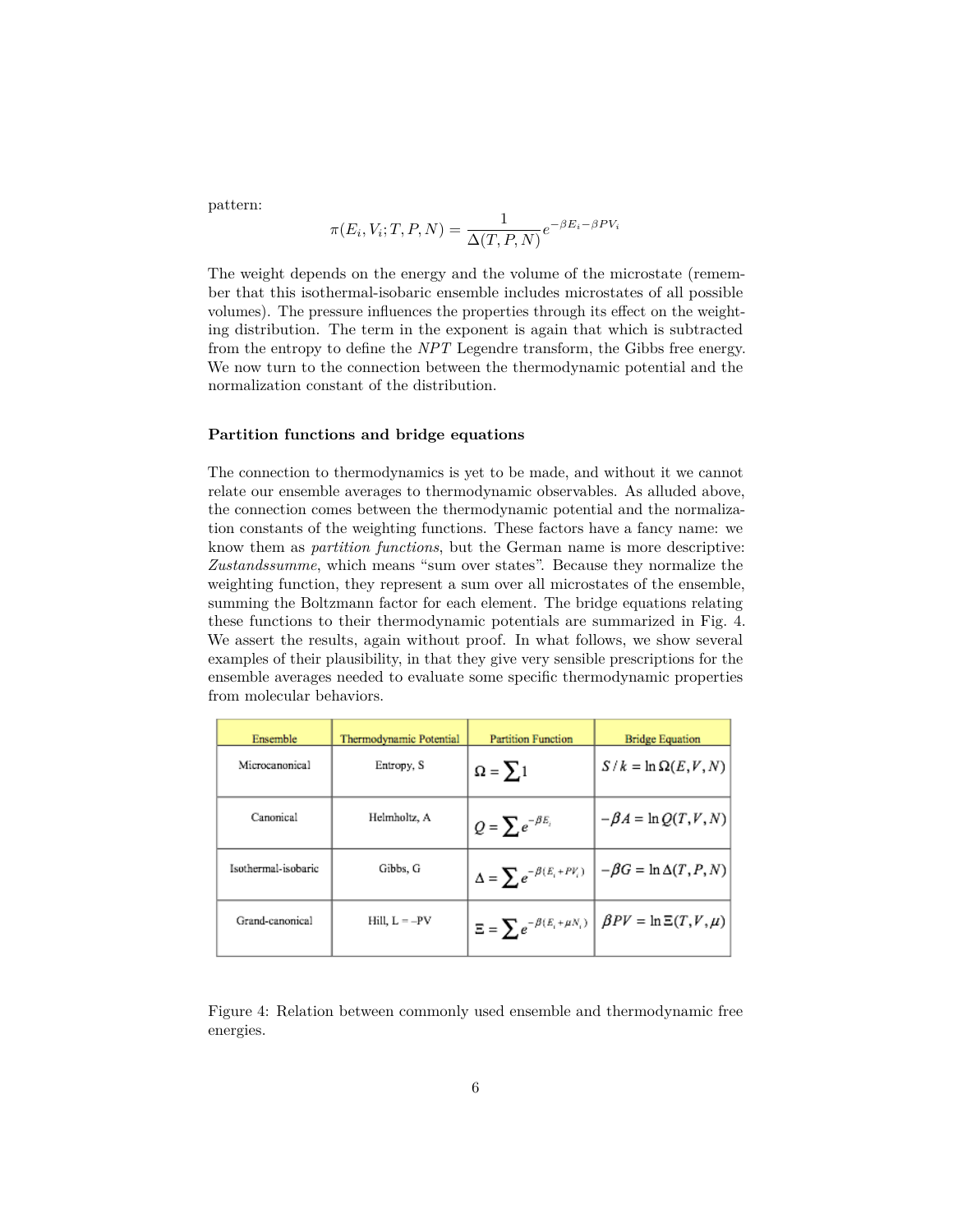# **Ensemble averaging**

Let us begin now to become more specific in what we mean by ensemble averaging. The usual development begins with quantum mechanics, because in quantum mechanics the elements of an ensemble form a discrete set, as given by the solutions of the time-independent Schrödinger equation. They may be infinite in number, but they are at least countably infinite, and therefore it is possible to imagine gathering a set of these discrete states to form an ensemble. The transition to classical mechanics then requires an awkward (or a least tedious) handling of the conversion to a continuum. We will bypass this process and move straight to classical mechanics, appealing more to concepts rather than rigor in the development.

For a given *N* and *V* , an element of an ensemble corresponds to a point in classical *phase space*, Γ. Phase space refers to the (highly dimensional) space of all positions and momenta of (all atoms of) all molecules:  $\Gamma = (\mathbf{r}^N, \mathbf{p}^N)$ . Each molecule occupies a space of dimension *d*, meaning that each **r** and **p** is a *d*-dimensional vector, and Γ is then a 2*dN*-dimensional space (*e.g.*, for 100 atoms occupying a three-dimensional space, Γ forms a 600-dimensional space). We consider now an observable  $A(\Gamma)$  defined for each point in phase space, for example the total intermolecular energy. For a discrete set of microstates, the ensemble average of *A* is

$$
\langle A \rangle = \sum A_i \pi_i
$$

In the continuum phase space, for the canonical ensemble this average takes the form

$$
\langle A \rangle = \frac{1}{Q} \frac{1}{h^{dN} N!} \int d\mathbf{p}^N \int d\mathbf{r}^N A(\mathbf{p}^N, \mathbf{r}^N) e^{-\beta E(\mathbf{p}^N, \mathbf{r}^N)}
$$

The sum becomes an integral over all positions and momenta. Every possible way of arranging the atoms in the volume  $V$  is included; likewise all possible momenta, from minus- to plus-infinity are included. The Boltzmann weighting factor filters out the irrelevant configurations. Two other terms arise in the integral. The factor involving Planck's constant *h* is an inescapable remnant of the quantum mechanical origins of the ensemble. As a crude explanation, one might think of the transition to the classical continuum as a smearing out of each of the true quantum states of the system. The "distance" between each adjacent point in quantum phase space is proportional to *h*, so the volume of these smeared-out regions goes as  $h^{3N}$ , and this must be divided out to renormalize the sum. Note also that the term in *h* cancels the dimensions of the integration variables  $\mathbf{r}^N \mathbf{p}^N$ . The other term in the integral, *N*!, eliminates overcounting of the microstates. Each bona fide, unique element of the ensemble arises in this phase-space integral *N*! times. This happens because all molecules move over all of the system volume, and multiple configurations arise that differ only in the labeling of the molecules. For indistinguishable molecules the labels are physically irrelevant, so these labeling permutations should not all contribute to the phase-space integral. The expression for the canonical-ensemble partition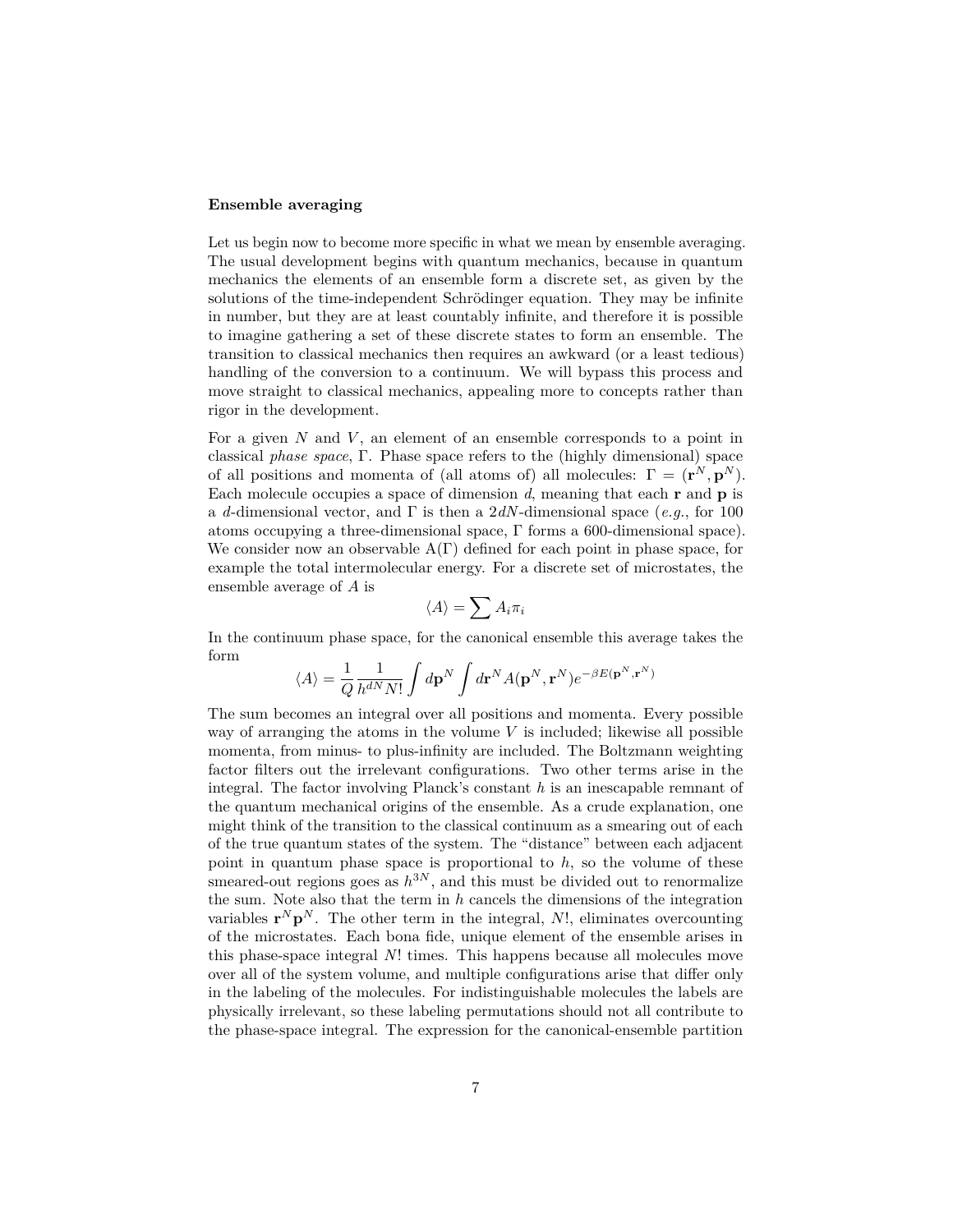function follows likewise

$$
Q=\frac{1}{h^{dN}N!}\int d\mathbf{p}^N\int d\mathbf{r}^Ne^{-\beta E(\mathbf{p}^N,\mathbf{r}^N)}
$$

With a suitable choice of coordinates, it is possible to separate the total energy *E* into a kinetic part *K* that depends only on the momentum coordinates, and a potential part *U* that likewise depends only on the position coordinates:

$$
E(\mathbf{p}^N, \mathbf{r}^N) = K(\mathbf{p}^N) + U(\mathbf{r}^N).
$$

The kinetic energy is quadratic in the momenta:

$$
K(\mathbf{p}^N) = \sum_i |\mathbf{p}_i|^2 / 2m_i,
$$

and this contribution can be treated analytically in the partition function:

$$
Q = \frac{1}{h^{dN}} \frac{1}{N!} \int d\mathbf{p}^N e^{-\beta \sum |\mathbf{p}_i|^2 / 2m} \int d\mathbf{r}^N e^{-\beta U(\mathbf{r}^N)}
$$
  
= 
$$
\frac{1}{\Lambda^{dN}} \frac{1}{N!} \int d\mathbf{r}^N e^{-\beta U(\mathbf{r}^N)}
$$
  
= 
$$
\frac{1}{\Lambda^{dN}} \frac{1}{N!} Z_N
$$

where  $\Lambda \equiv h/\sqrt{2\pi m k_{\rm B}T}$  is known as the thermal de Broglie wavelength, and *Z<sup>N</sup>* as defined here is the *configurational integral* (some authors define it to not include the *N*! term). The momentum contributions drop out of ensemble averages of observables that depend only on coordinates:

$$
\langle A \rangle = \frac{1}{Z_N} \frac{1}{N!} \int d\mathbf{r}^N A(\mathbf{r}^N) e^{-\beta U(\mathbf{r}^N)}
$$

This formula sees broad use in molecular simulation.

# **Time Averaging and Ergodicity (A brief aside)**

The ergodic postulate relates the ensemble average to a time average, so it is worthwhile to cast the time average in an explicit mathematical form. This type of average becomes important when considering the molecular-dynamical behavior that underlies macroscopic transport processes. A full treatment of the topic is given elsewhere in these notes.

The time average is taken over all states encountered in a dynamical trajectory of the system. It can be written thus:

$$
\bar{A} = \lim_{t \to \infty} \frac{1}{t} \int_{0}^{t} A\left(\mathbf{p}^{N}(t), \mathbf{r}^{N}(t); \mathbf{p}^{N}(0), \mathbf{r}^{N}(0)\right) dt'.
$$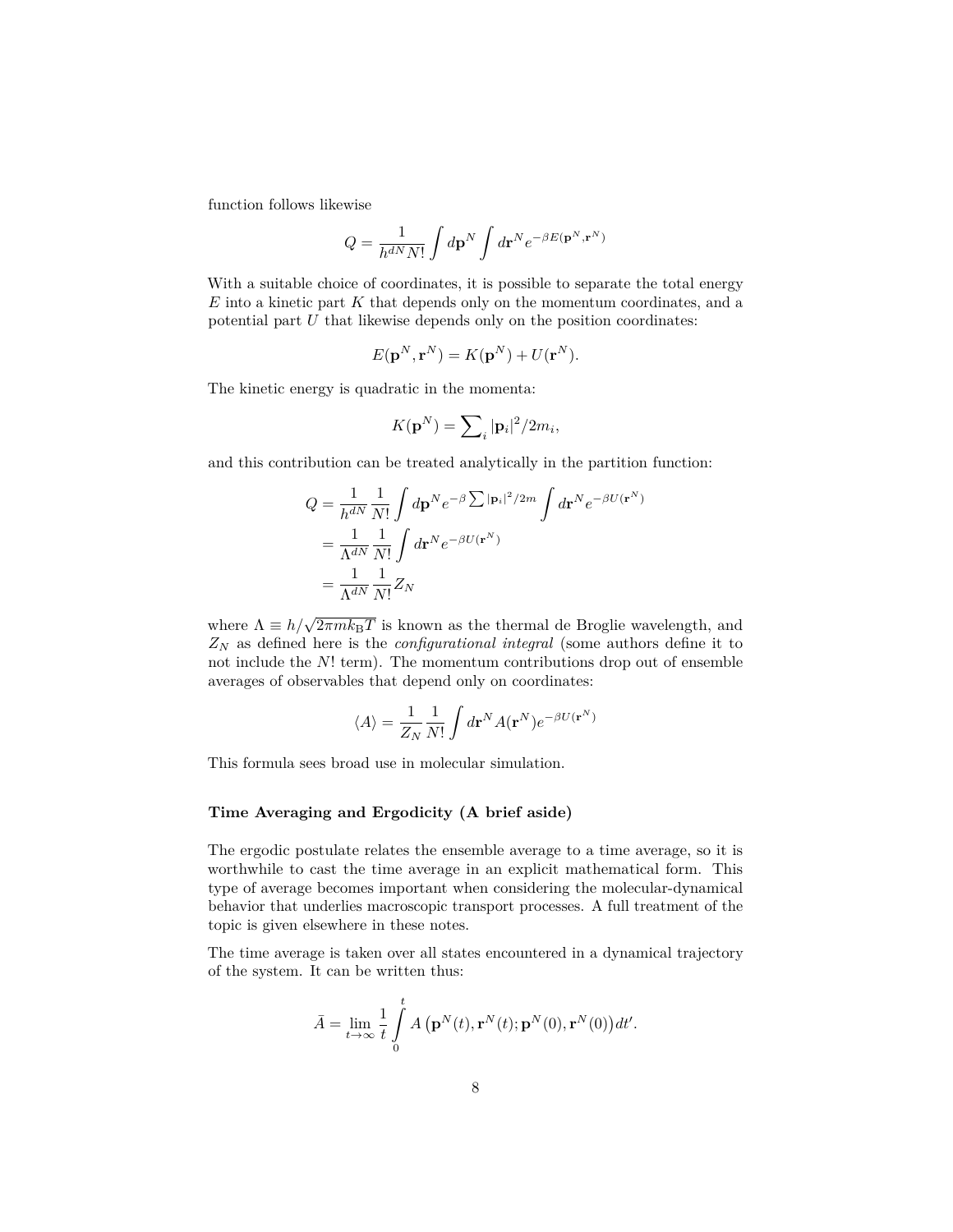The positions and momenta are given as functions of time  $(\mathbf{r}^N(t), \mathbf{p}^N(t))$  via the governing mechanics. As indicated, these depend on their values at the initial time,  $t = 0$ . However, if the dynamics is ergodic (it can reach all elements of the corresponding microcanonical ensemble), then in the limit of infinite time the initial conditions become irrelevant (with the notable qualification that the initial conditions specify the total energy, and thus designate the particular microcanonical (*EVN*) ensemble that is sampled; a more precise statement is that the time average is independent of which member of a given microcanonical ensemble is chosen as the initial condition).

As stated above, if a dynamical process is capable of reaching a representative set elements of an ensemble (since the number of elements is infinite, the complete set of states can never be reached), we say that the process is *ergodic*. Figure [5](#page-8-0) shows a schematic representation of a case in which the dynamics is not ergodic. It is useful to generalize this idea to processes that are not necessarily following the true dynamics of the system. Any algorithm that purports to generate a representative set of configurations from the ensemble may be viewed in terms of its ergodicity. It is ergodic if it does generate a representative sample (in the time it is given to proceed).



<span id="page-8-0"></span>Figure 5: Illustration of ergodicity. Plane represents phase space, and two trajectories are shown. If non-ergodic, there are regions of phase space that are not accessible by both trajectories, as suggested by the green subregion.

# **Simple Thermodynamic Averages**

## **Internal energy**

The ensemble average of the internal energy must certainly correspond to the thermodynamic quantity known as the internal energy. How could there be any disputing this? Well, let us not take it for granted, and instead set about proving this result from the preceding developments. It is actually very simple to do, and it sets the stage for more difficult derivations of the same type.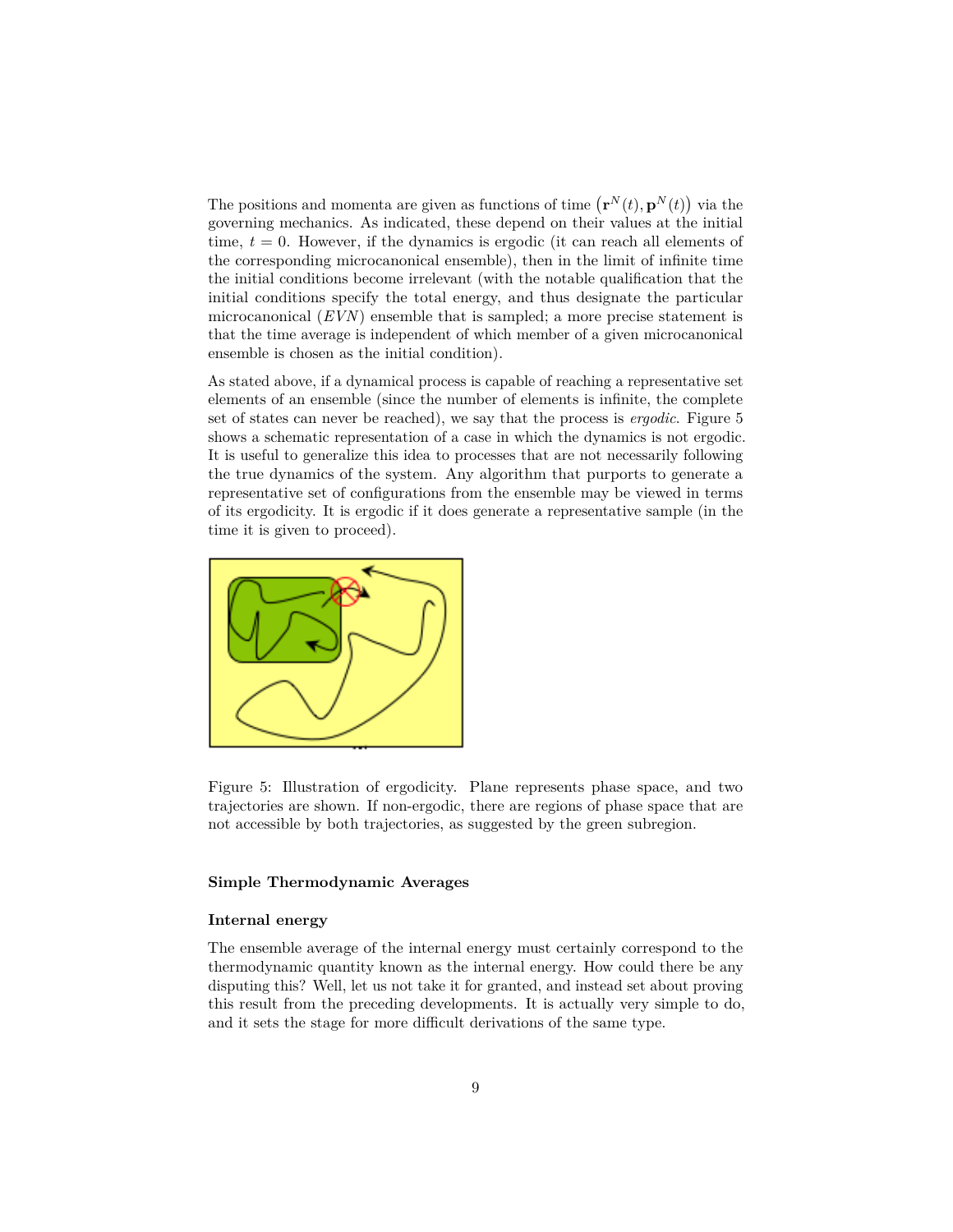The Gibbs-Helmholtz equation of thermodynamics states:

$$
E_{\text{internal}} = \left(\frac{\partial (A/k_{\text{B}}T)}{\partial (1/k_{\text{B}}T)}\right)_{V,N}
$$

If we apply the canonical-ensemble bridge equation to write the Helmholtz free energy *A* in terms of the partition function we have the following

$$
E_{\text{internal}} = \left(\frac{\partial (A/k_{\text{B}}T)}{\partial (1/k_{\text{B}}T)}\right)_{V,N}
$$
  
=  $-\frac{\partial \ln Q}{\partial \beta}$   
=  $-\frac{1}{Q}\frac{\partial}{\partial \beta}\left[\frac{1}{h^{dN}N!}\int d\mathbf{p}^{N}\int d\mathbf{r}^{N}e^{-\beta E(\mathbf{p}^{N},\mathbf{r}^{N})}\right]$   
=  $+\frac{1}{Q}\frac{1}{h^{dN}N!}\int d\mathbf{p}^{N}\int d\mathbf{r}^{N}E(\mathbf{p}^{N},\mathbf{r}^{N})e^{-\beta E(\mathbf{p}^{N},\mathbf{r}^{N})}$   
=  $\langle E \rangle$ 

which is what we set out to prove. Other simple averages, such as the average volume in the *NPT* ensemble, or the average number of molecules in the grandcanonical ensemble, can be confirmed to connect to the expected thermodynamic observables in a similar fashion. We leave this verification as an exercise to the reader.

We can take our result for the energy one step further by introducing the separation of the energy into its kinetic and potential contributions, as discussed above:

$$
\langle E \rangle = \frac{1}{Q} \frac{1}{h^{dN} N!} \int d\mathbf{p}^{N} \int d\mathbf{r}^{N} \left[ K(\mathbf{p}^{N}) + U(\mathbf{r}^{N}) \right] e^{-\beta E(\mathbf{p}^{N}, \mathbf{r}^{N})}
$$
  
\n
$$
= \frac{1}{\Lambda^{dN}} \int d\mathbf{p}^{N} \left( \sum \frac{|\mathbf{p}_{i}|^{2}}{2m_{i}} \right) e^{-\beta \sum |\mathbf{p}_{i}|^{2} / 2m_{i}} + \frac{1}{Z_{N} N!} \int d\mathbf{r}^{N} U(\mathbf{r}^{N}) e^{-\beta U(\mathbf{r}^{N})}
$$
  
\n
$$
= \frac{d}{2} N k_{\text{B}} T + \langle U \rangle
$$

So the kinetic-energy contribution can be treated analytically, and we arrive at the well-known result that each configuration coordinate contributes  $k_BT/2$  to the internal kinetic energy. This result is known as the principle of equipartition, indicating that the kinetic energy distributes equally among all microscopic degrees of freedom.

If the potential energy is zero, the system behaves as an ideal gas and the total internal energy is just that given by the kinetic contribution. In many circumstances the simplicity of the kinetic part leads us to ignore it while we focus on the more interesting potential contribution. It then becomes easy to forget the kinetic part altogether, and to speak of the potential energy as if it were the only contributor to the internal energy. The tacit understanding is that we all know the kinetic part is there and should be added in if the internal energy is needed for any practical application (*e.g.*, computing a heating requirement).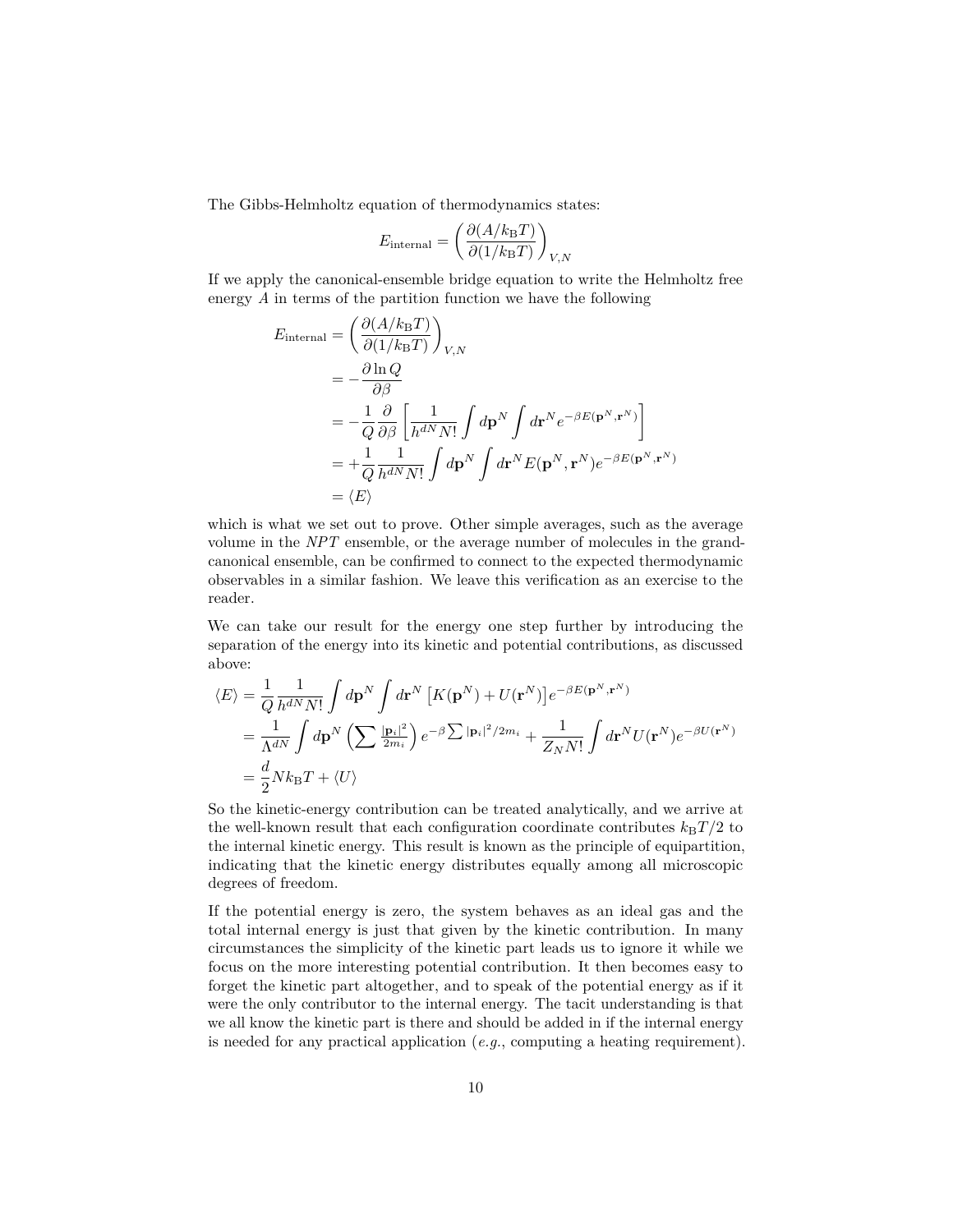# **Temperature**

Many simulations are conducted in constant-temperature ensembles, and there is no need to measure the temperature. However, elementary molecular dynamics simulations sample the microcanonical ensemble, and thus the temperature is not a quantity known *a priori*. In this ensemble the total energy is constant, but this energy continually redistributes between kinetic and potential forms. The standard means for measuring the temperature rests on the notion of equipartition, discussed in the previous section. Temperature is expressed in terms of an average of the kinetic energy, thus:

$$
\left\langle T \right\rangle = \frac{1}{dNk_{\rm B}}\left\langle \sum_{i=1}^{N}\frac{\left|\mathbf{p_{i}}\right|^{2}}{m_{i}}\right\rangle
$$

Evans has developed an expression for the appropriate ensemble average needed to evaluate the temperature. His approach does not rely on equipartition, but instead appeals to the more fundamental definition of temperature as the change in the entropy with energy in an isolated system. We will present this formulation later.

### **Pressure**

Derivation of a working equation for the pressure is much trickier. In one approach, the pressure may be computed as an average of the momentum flux arising from the collisions of atoms with the walls containing them. However, we use periodic boundary conditions to conduct simulations without walls, and this leaves us with a need for another route to measurement of the pressure in our simulations. We follow the same approach we introduced to connect the thermodynamic internal energy to an ensemble average, beginning now with the thermodynamic expression for the pressure:

$$
P = -\left(\frac{\partial (A/kT)}{\partial V}\right)_{T,N}
$$
  
=  $\frac{\partial \ln Q}{\partial V}$   
=  $\frac{1}{Q} \frac{\partial}{\partial V} \left[ \frac{1}{h^{3N} N!} \int d\mathbf{p}^{N} \int d\mathbf{r}^{N} e^{-\beta E(\mathbf{p}^{N}, \mathbf{r}^{N})} \right]$ 

Where is *V* in the phase-space integral? It lies in the limits of integration of the position integrals. There is a standard trick used to move the volume dependence into a position where it is more easily differentiated. It is worth describing this idea here, as it arises again in the simulation of systems at constant pressure, in which the volume fluctuates. Before going further, let us point out that the volume does not enter into the momentum integrals or the kinetic contribution to the energy. Upon separating these parts in the manner shown above the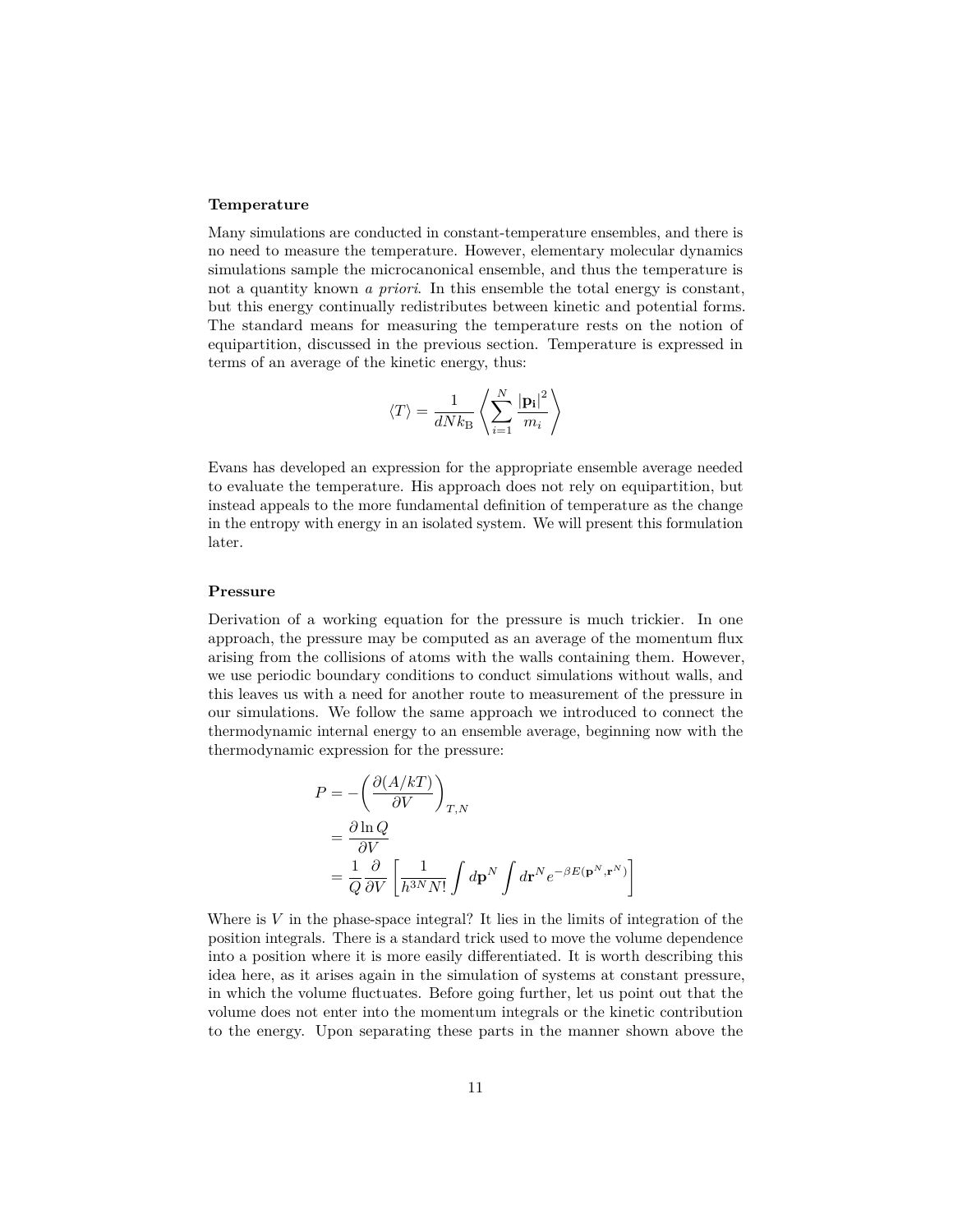volume derivative causes them to drop out, so we can simplify our starting point a bit by removing them now, thus:

$$
P = \frac{1}{Z_N} \frac{\partial}{\partial V} \left[ \int_{V^N} d\mathbf{r}^N e^{-\beta U(\mathbf{r}^N)} \right]
$$

We now scale all the position coordinates by the linear dimension *L* of the volume  $(V = L^d)$ . To fix ideas, imagine that the volume is cubic in shape, as shown in Fig. [6.](#page-11-0) Taking for example a 2-dimensional space, we define scaled coordinates  $\mathbf{s} = (s_x, s_y) = (r_x/L, r_y/L) = \mathbf{r}/V$  (we introduce some useful shorthand notation here) and rewrite the configuration integral over a unit volume

$$
P = \frac{1}{Z_N} \frac{\partial}{\partial V} \left[ \int_1 d(Vs)^N e^{-\beta U((Vs)^N)} \right]
$$

The internal energy *U* depends on volume through the pair separation vectors **r** = (**Vs**). Remember that the force on a molecule is the gradient of the potential

$$
\mathbf{F} = -\left(\frac{\partial U}{\partial r_x}\mathbf{\hat{e}}_x + \frac{\partial U}{\partial r_y}\mathbf{\hat{e}}_y\right)
$$



<span id="page-11-0"></span>Figure 6: Scaling the volume to a unit size.

and note that our coordinate scaling now maps changes in the volume to changes in the spatial positions of all the molecules, and through this process effects a change in the energy. Consequently, the volume derivative can be expressed in terms of the forces on the molecules:

$$
\frac{\partial}{\partial V}U(V\mathbf{s}_{1},...,V\mathbf{s}_{N}) = \sum_{i=1}^{N} \left( \frac{\partial U}{\partial (Ls_{i,x})} \frac{d(Ls_{i,x})}{dV} + \frac{\partial U}{\partial (Ls_{i,y})} \frac{d(Ls_{i,y})}{dV} \right)
$$

$$
= \frac{1}{Vd} \sum_{i=1}^{N} \left( \frac{\partial U}{\partial r_{i,x}} r_{i,x} + \frac{\partial U}{\partial r_{i,y}} r_{i,y} \right)
$$

$$
= \frac{1}{Vd} \sum_{i=1}^{N} \mathbf{F}_{i} \cdot \mathbf{r}_{i}
$$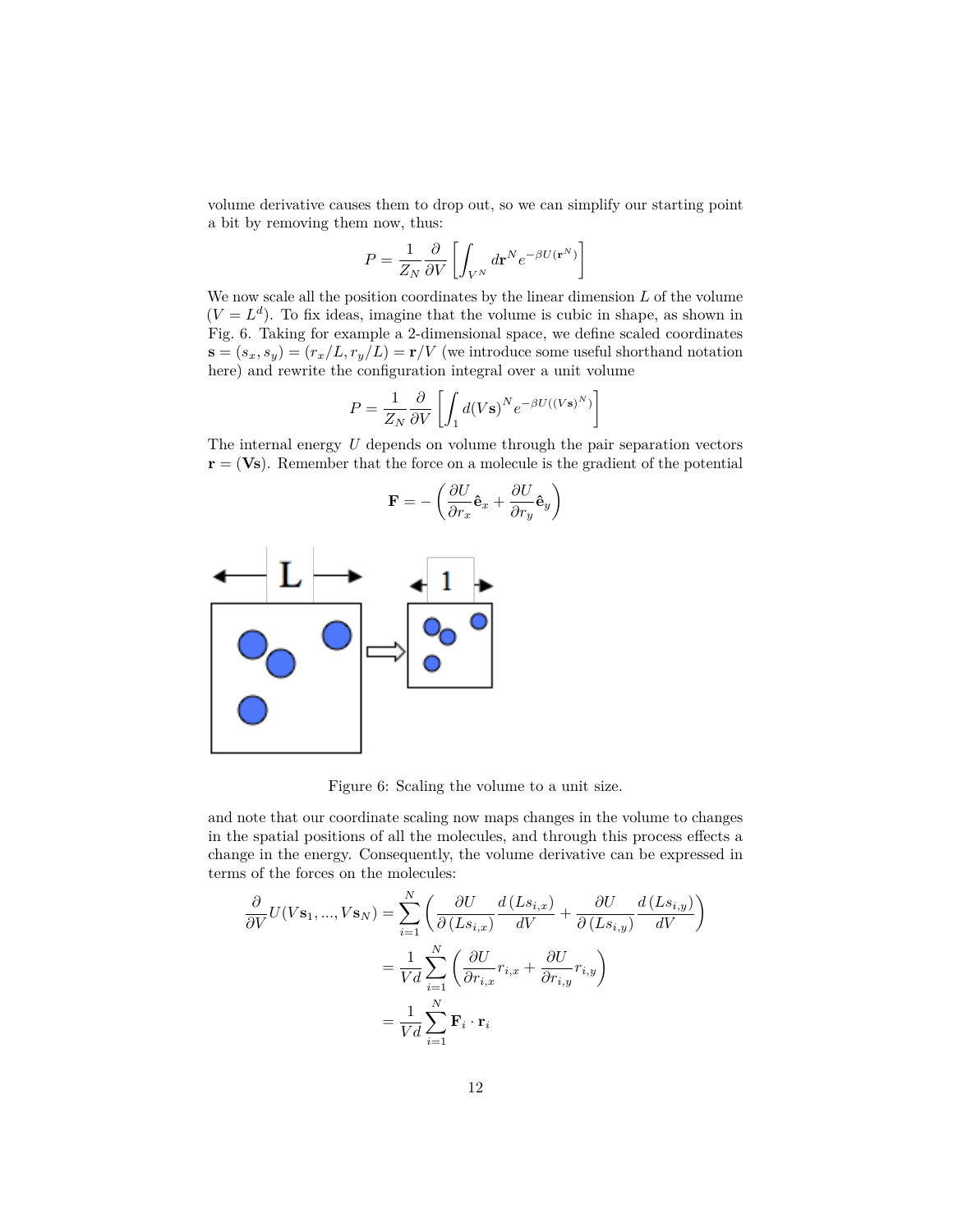If we define the *virial W*:

$$
W \equiv \frac{1}{d} \sum_{i=1}^{N} \mathbf{F}_i \cdot \mathbf{r}_i
$$

then on executing all the volume derivatives needed for the pressure, we obtain

$$
P = \frac{NkT}{V} + \frac{1}{V} \langle W \rangle.
$$

The first part is just the ideal-gas contribution, while the second term entails the ensemble average. This is known as the virial formula for the pressure (not to be confused with the low-density expansion of the pressure, known as the virial equation of state).

One more step is needed to render this result into a useful form. If the interactions between the molecules are pairwise additive—meaning that the potential energy can be written as a sum of terms each involving the coordinate of no more than two molecules—then the force on a molecule can likewise be decomposed into a sum of pair terms. Considering that forces between molecules are equal in magnitude and opposite in direction, the virial can be expressed as a pair sum too:

$$
W = \frac{1}{d} \sum_{i=1}^{N} \sum_{j < i} \mathbf{r}_{ij} \cdot \mathbf{F}_{ij}
$$

where  $\mathbf{r}_{ij} \equiv \mathbf{r}_i - \mathbf{r}_j$  and  $\mathbf{F}_{ij}$  is the force that molecule *j* exerts on molecule *i*. For spherically symmetric intermolecular potentials,  $u(\mathbf{r}_{ij}) = u(|\mathbf{r}_{ij}|) = u(r)$ , and this simplifies further

$$
W = -\frac{1}{d} \sum_{i=1}^{N} \sum_{j < i} r_{ij} \frac{du(r_{ij})}{dr_{ij}}
$$
\n
$$
= -\frac{1}{d} \sum_{i=1}^{N} \sum_{j < i} w(r)
$$

Measurements of the pressure by molecular simulation are usually not accomplished to the same precision as measurements of the energy. Adjacent molecules tend to position themselves about each other at the point where their mutual force is zero, which coincides with the minimum of their pair energy. This means that that there are a substantial number of pair energies that have their maximum possible magnitude. In contrast, many contributions to the pressure are from pairs having nearly zero force, or with positive and negative contributions that tend to cancel.

These results for the pressure are valid equally to hard and soft potentials, but their application to hard potentials requires a bit of additional thinking. For hard potentials the force is zero except at the moment of impact, where it is infinite for an instant in time. The time integral of the force over this instant is the finite impulse that the spheres apply to each other, and it is this impulse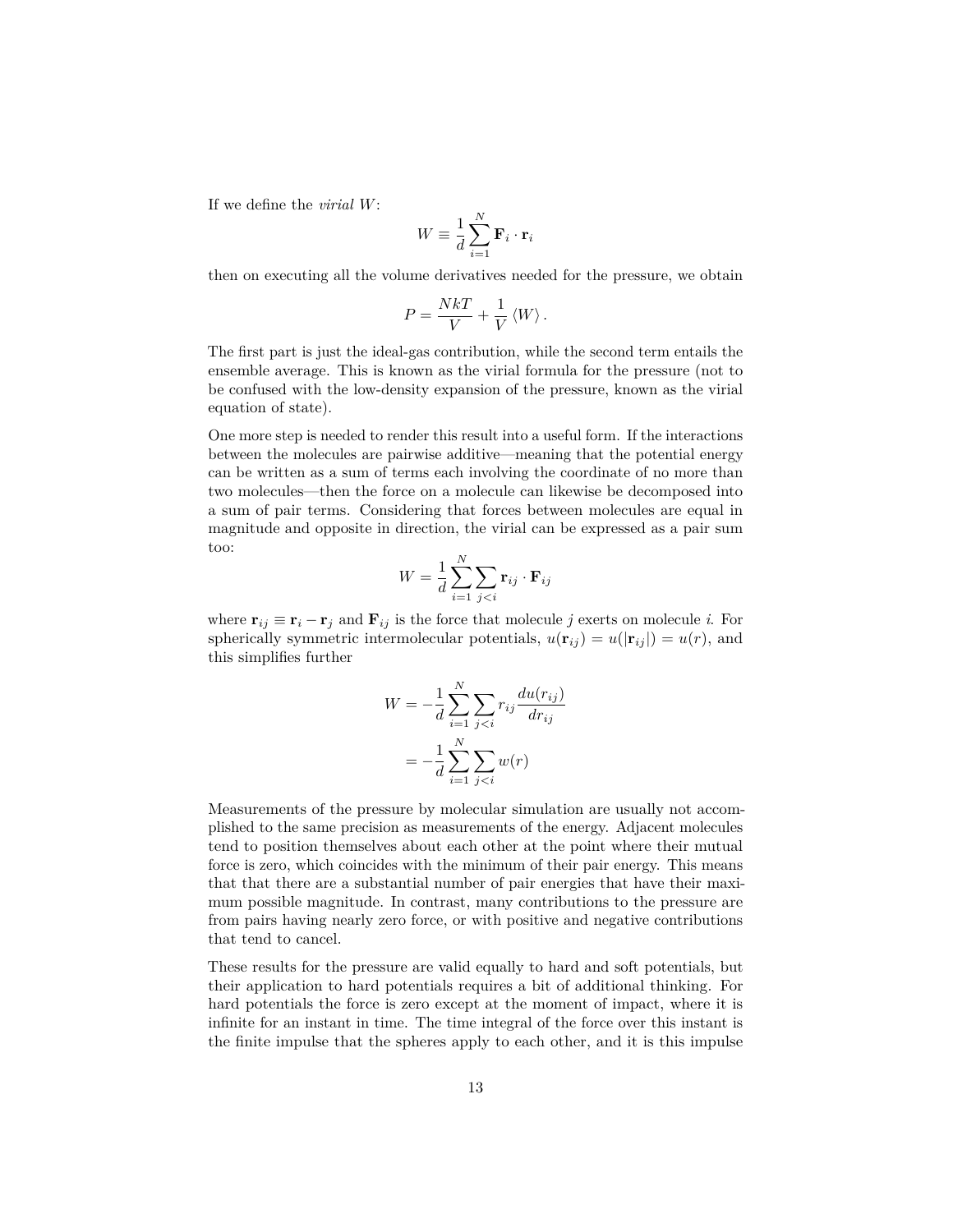that must be averaged to get the pressure. Referring to the material presented earlier on hard-sphere collisions, we have

$$
\int_{\text{collision}} \mathbf{r}_{12} \cdot \mathbf{f}_{12} dt = \mathbf{r}_{12} \cdot \Delta \mathbf{p}
$$

$$
= m_R \mathbf{v}_{12} \cdot \mathbf{r}_{12}
$$

Contributions to the average needed for the pressure are made only at each collision, so the pressure can be computed by summing this quantity over all collisions

$$
\langle W \rangle = -\frac{1}{td} \sum_{\text{collisions}} m_{R,ij} \mathbf{v}_{ij} \cdot \mathbf{r}_{ij}
$$

Note the velocities used here are those before the collision, when  $\mathbf{v} \cdot \mathbf{r} < 0$ ; also, *t* in this equation is the total simulation time elapsed during all the collisions in the sum.

# **Entropy and free energy**

At first glance it seems that the free energy is the simplest of all properties to evaluate by molecular simulation. After all, the bridge equation, the fundamental equation connecting thermodynamics to the partition function, gives the free energy explicitly. The problem is not one of principle, but of practice. For (almost) all interesting systems, the phase-space integral that defines the partition function cannot be evaluated directly by any means. It is certainly too complex to handle analytically, and it is even too difficult to treat numerically. Any methodical algorithm (*e.g.*, Simpson's rule) applied to this high-dimensional integral will take eons to complete. The problem is discussed further in the section on Monte Carlo simulation.

One might object that the same problem accompanies the evaluation of any ensemble average. It is computationally impossible to perform a complete sum over all elements of the ensemble, so how can any average be computed? The difference is that ensemble averages do not require all members to be counted in the average; it requires only that a representative sample be examined. The ensemble average is a sum of individual observations of a property defined for each element of the ensemble. In contrast, the free energy is a property of the *entire ensemble*. The entropy, for example, is the total number of elements in the ensemble. A representative sample of the ensemble cannot be used to tell how many members are left outside the sample. To evaluate the free energy one must, in principle, enumerate all of the elements of the corresponding ensemble.

The trick to calculating free energies by molecular simulation is to settle for computing *free-energy differences*. This is not nearly as hard as computing an absolute free energy. Still there are many pitfalls, and free-energy calculation is a highly specialized technique in molecular simulation. We reserve its discussion for another part of these notes.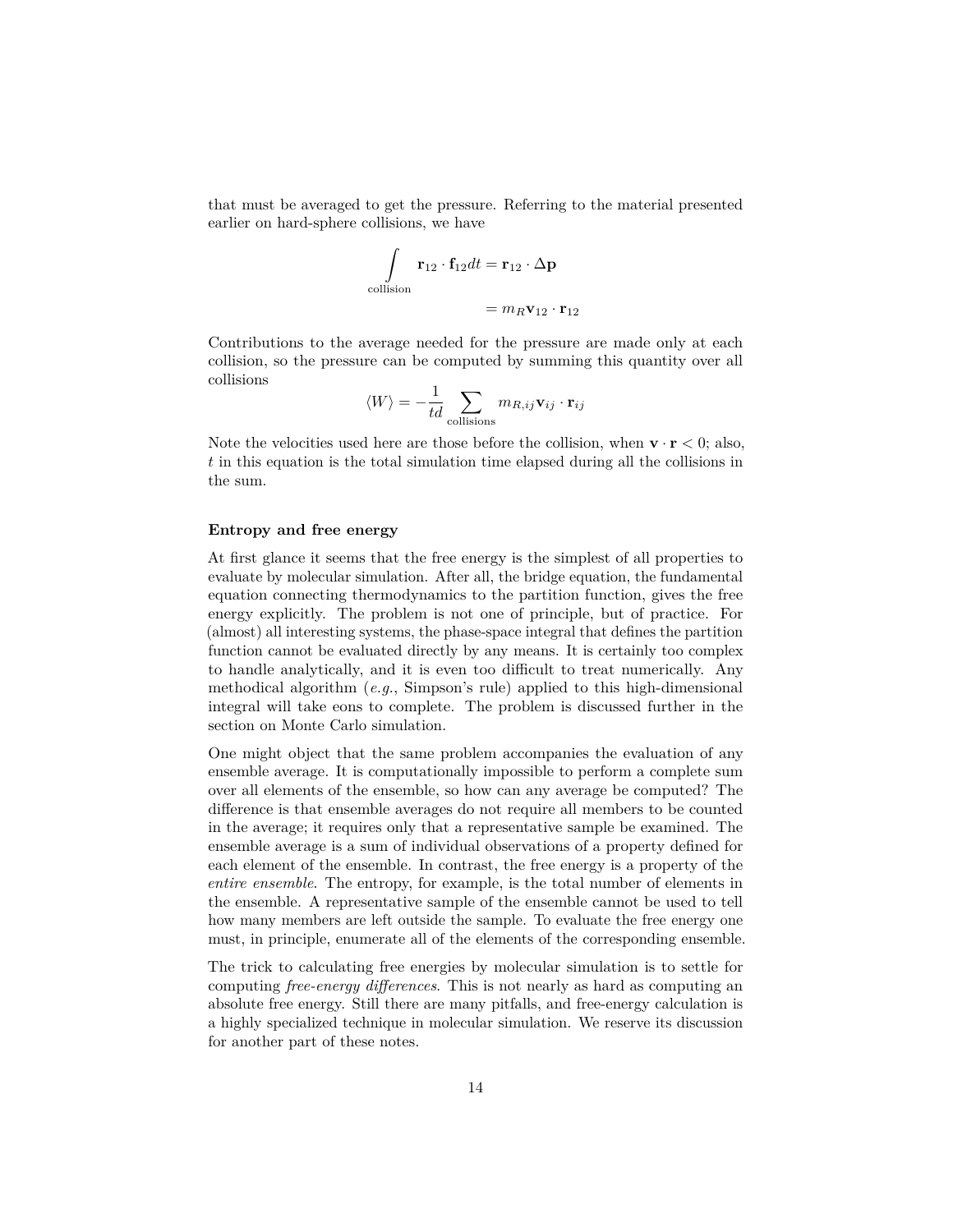#### **Second-derivative properties**

The heat capacity is an example of a "2nd-derivative" property, in that it can be expressed as a second-derivative of a thermodynamic potential

$$
C_v = \left(\frac{\partial E}{\partial T}\right)_{V,N} = -k\beta^2 \left(\frac{\partial^2 (\beta A)}{\partial \beta^2}\right)_{V,N}
$$

The formula for evaluating it by molecular simulation follows in simple way from the expression for the average energy. For convenience in what follows we express the *T*-derivative as a derivative of  $\beta = 1/k_B T$ :

$$
C_v = -k_{\rm B}\beta^2 \left(\frac{\partial \langle E \rangle}{\partial \beta}\right)_{V,N}
$$
  
=  $-k_{\rm B}\beta^2 \frac{\partial}{\partial \beta} \frac{1}{Q(\beta)} \int d\mathbf{r}^N d\mathbf{p}^N E e^{-\beta E}.$ 

The dependence on  $\beta$  is highlighted in red. There are two parts, one involving the integrand, and the other involving the normalizing partition function. Straightforward manipulations lead us to a simple expression for the heat capacity

$$
C_v = k_{\rm B}\beta^2 \left[ \langle E^2 \rangle - \langle E \rangle^2 \right].
$$

This is an interesting result. The heat capacity is given in terms of the variance of the distribution of energies in the canonical ensemble. A broad distribution of energies corresponds to a large heat capacity. At low temperatures quantum effects become more important, because low energies become most relevant. These quantum energies usually are widely separated, and their discretization severely limits the number that contribute to the ensemble. The outcome is that the heat capacity can be much smaller than expected from a continuum treatment.

Note that each of the averages used to calculate the heat capacity is a quantity of order  $N^2$ , but their difference yields a quantity of order  $N$  (the heat capacity is an extensive thermodynamic variable). This means that the heat capacity is computed as the small difference of large numbers. Consequently it cannot be obtained to the same precision as the  $1<sup>st</sup>$ -derivative properties such as the energy or even the pressure.

The heat capacity is the variation in one ensemble average,  $\langle E \rangle$ , as the temperature is changed. It might actually seem surprising that such a quantity can be measured at all with just a single simulation at one temperature. There must be something going on in an ensemble at one temperature that tells us things about the ensemble at another temperature. But such an observation is not so profound. Remember that changing the temperature in the canonical ensemble merely changes the weighting assigned to the elements of the ensemble. The elements themselves do not change, and they are all included in the ensemble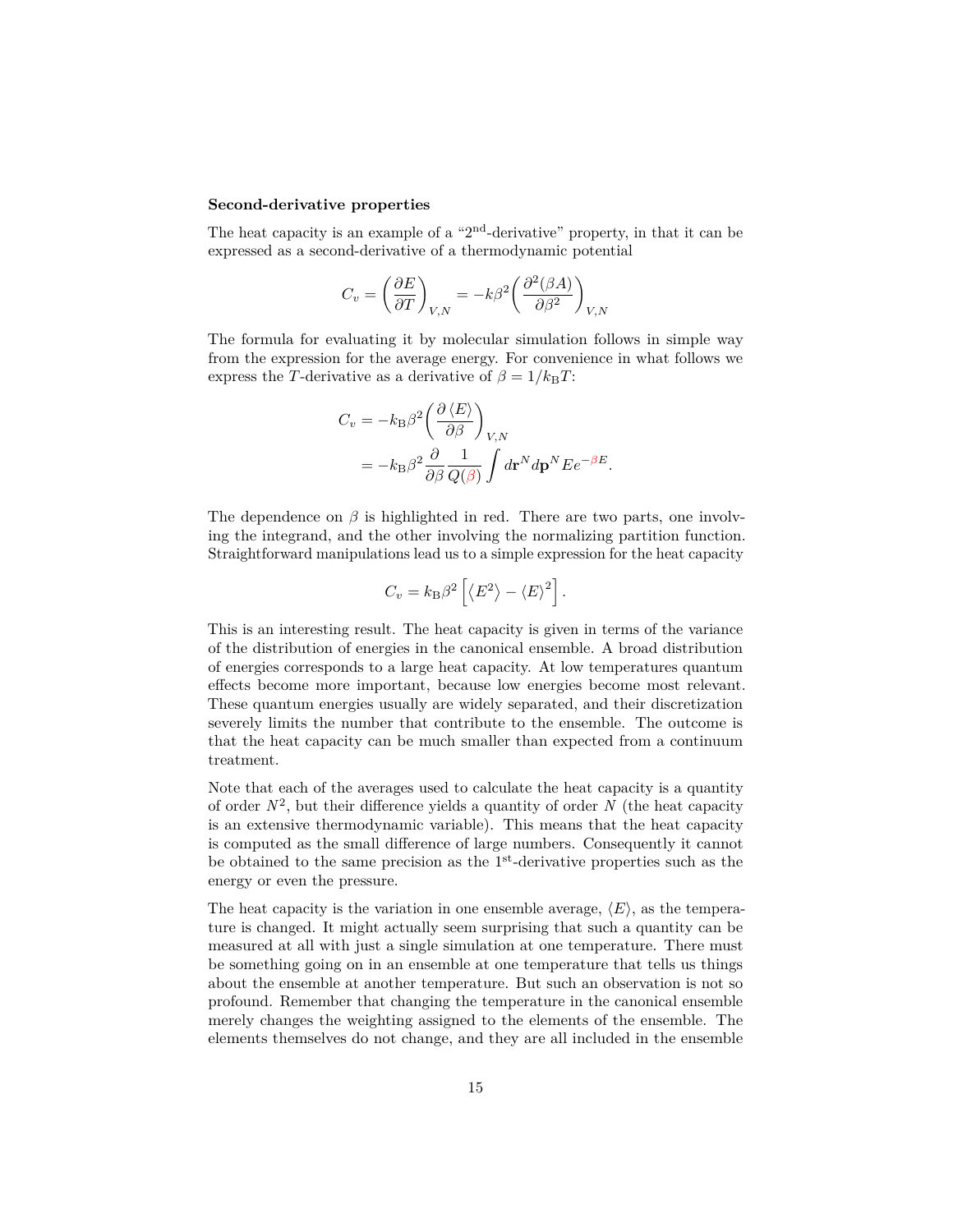regardless of the temperature. Changing the temperature by a small amount changes the weighting of each ensemble element by a correspondingly small amount. So members of the ensemble that prevail at one temperature are likely to be important at a temperature not far removed, so a single simulation can indeed provide information at more than one temperature. This notion has recently come to be exploited to a high degree by the "histogram-reweighting" method, an advanced simulation technique that we discuss in a subsequent chapter.

We find in general that  $2<sup>nd</sup>$ -derivative properties are expressed as variances or covariances of the corresponding 1st-derivative properties. Thus we have the compressibility given as the variance of the volume in the *NPT* ensemble

$$
\kappa \equiv -\frac{1}{V} \left( \frac{\partial V}{\partial P} \right)_{T,N}
$$

$$
= \beta \frac{1}{V} \left[ \langle V^2 \rangle - \langle V \rangle^2 \right]
$$

or the molecule number in the grand-canonical ensemble

$$
\kappa = \beta \frac{V}{N^2} \left[ \left\langle N^2 \right\rangle - \left\langle N \right\rangle^2 \right]
$$

While the coefficient of thermal expansion is given as the covariance in the *NPT* ensemble

$$
\alpha_T \equiv \frac{1}{V} \left( \frac{\partial V}{\partial T} \right)_{P,N}
$$
  
=  $-k_\text{B} \beta^2 \frac{1}{V} \left[ \langle HV \rangle - \langle H \rangle \langle V \rangle \right]$ 

where  $H \equiv E + PV$  is the instantaneous enthalpy. Relations for these quantities can also be written for the canonical ensemble using variances that involve the virial *W*.

# **Fluctuations**

We turn now to the final topic we consider in our introductory survey of statistical mechanics. We have emphasized the that macroscopic behavior of any system can be cast as the sum of properties of many different microstates that are each consistent with certain fixed macroscopic features (the total volume, for example). Even though these microstates differ in many other ways, it seems sufficient to characterize the macroscopic observable in terms of a single ensemble average. Thus the canonical-ensemble-averaged energy characterizes completely the thermodynamic internal energy. Why are the deviant microstates irrelevant? Put more bluntly, why does thermodynamics work? As discussed at the beginning of this chapter, the answer lies in the statistics of large numbers. However, the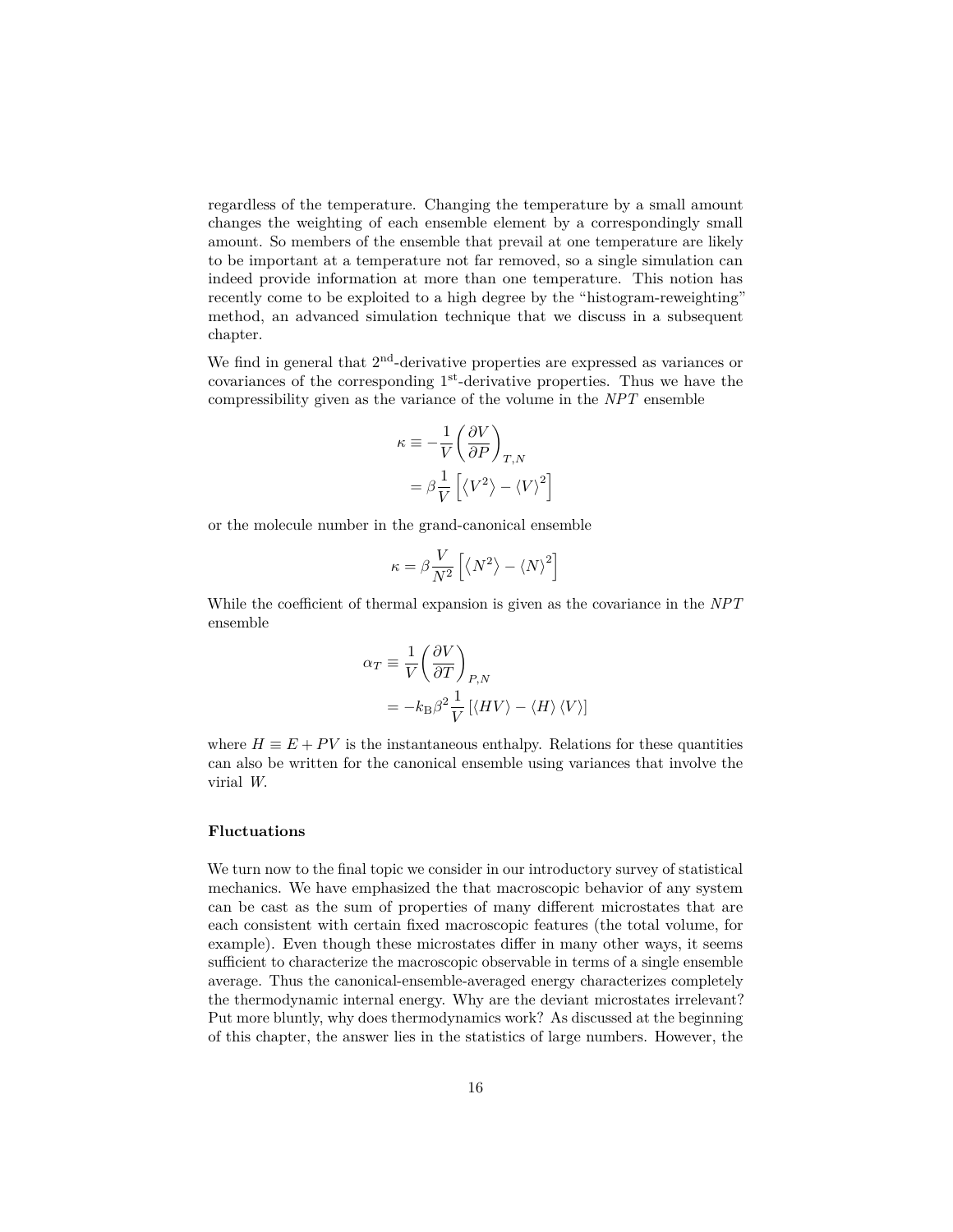number of molecules forming a classical thermodynamic system (of order  $10^{23}$ ) is astronomically greater than the number used in a molecular simulation (of order 10<sup>3</sup> ). Consequently some of the features we take for granted in thermodynamics may fail when applied to a molecular simulation. Fortunately, it happens that  $10<sup>3</sup>$  is plenty large enough for many purposes, but it pays to be aware of the danger in applying thermodynamics to small systems. Thus we consider the topic briefly here.

The ensemble average, or mean, is the statistic that connects to many thermodynamic observables. To characterize the importance of configurations that differ from the mean, it is appropriate to examine the ensemble variance (or standard deviation). To use a specific example, we will consider the energy. How many members of the ensemble have energies that differ from the mean, or more precisely, what is the ensemble weight of the deviant members? Figure [7](#page-16-0) provides a schematic of the question.



<span id="page-16-0"></span>Figure 7: Schematic of the distribution of energies in the canonical ensemble.

The standard deviation of the energy is the root-mean-square difference of each configuational energy from the average. It is easy to show that this can be expressed as the difference in the "average square energy" and the "square of the average energy"

$$
\sigma_E = \left\langle (E - \langle E \rangle)^2 \right\rangle^{1/2}
$$

$$
= \left[ \langle E^2 \rangle - \langle E \rangle^2 \right]^{1/2}
$$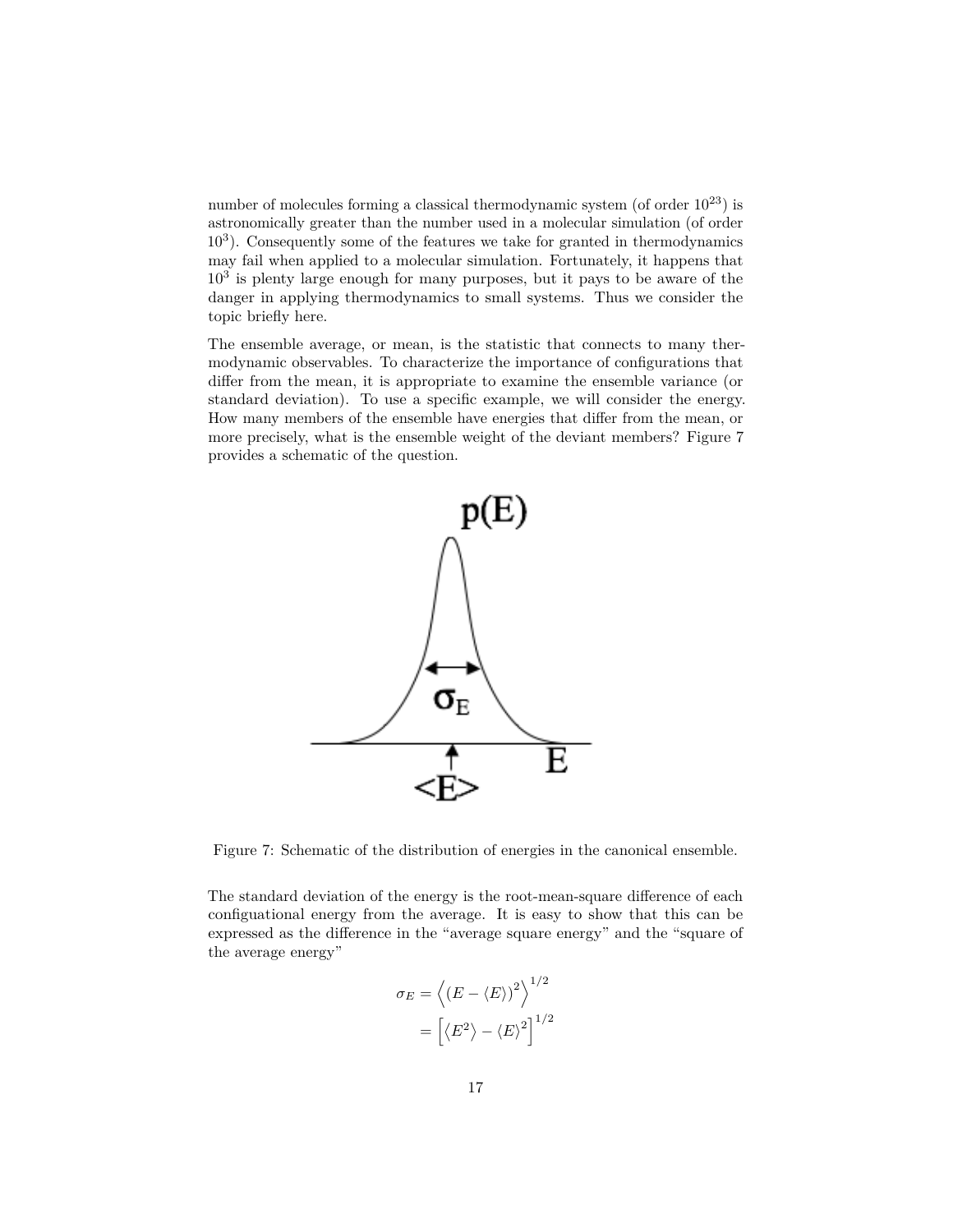We recently encountered the latter expression in our discussion of the heat capacity *CV*. Thus

$$
\sigma_E = kT (C_V/k)^{1/2}
$$

The important measure is the standard deviation relative to the mean

$$
\frac{\sigma_E}{\langle E \rangle} = \frac{kT(C_V/k)^{1/2}}{\langle E \rangle} = \frac{O(N^{1/2})}{O(N)} = O(N^{-1/2})
$$

Here we apply the experimental observation that the heat capacity is an extensive property. For a macroscopic system, the ratio is of order  $10^{-11}$ : the likelihood of observing a microstate that differs from the average by one standard deviation is about one in one trillion. This indicates a very sharply peaked distribution of energies, for which the mean is completely sufficient for its characterization. For molecular simulation, the story is very different, and we see that we can expect to see fluctuations in the energy of order 1 to 10% when sampling the relevant members of the ensemble.

A related issue is the matter of equivalence of ensembles. The question here could be phased thus:

- if I take a measurement of the pressure in a canonical ensemble at some volume;
- and then input that pressure to an isothermal-isobaric ensemble;
- will the NPT average of the volume equal the original canonical-ensemble volume?

The answer is yes, but only for a sufficiently large system. Averages from different ensembles are consistent only to within quantities of order 1/*N*. We can demonstrate the discrepancy with a simple example based on the ideal gas. The potential energy of an ideal gas is defined to be zero:  $U(\mathbf{r}^N) \equiv 0$ . Consequently, the canonical ensemble partition function can be evaluated analytically:

$$
Q_{id} = \frac{1}{h^{dN} N!} \int d\mathbf{p}^{N} \int d\mathbf{r}^{N} e^{-\beta K(\mathbf{p}^{N})}
$$

$$
= \frac{V^{N}}{\Lambda^{dN} N!}
$$

and the equation of state is easily derived:

$$
P_{\rm id} = kT \frac{\partial \ln Q_{\rm id}}{\partial V}
$$

$$
= \frac{NkT}{V}
$$

We could instead develop this result in the isothermal-isobaric ensemble. The